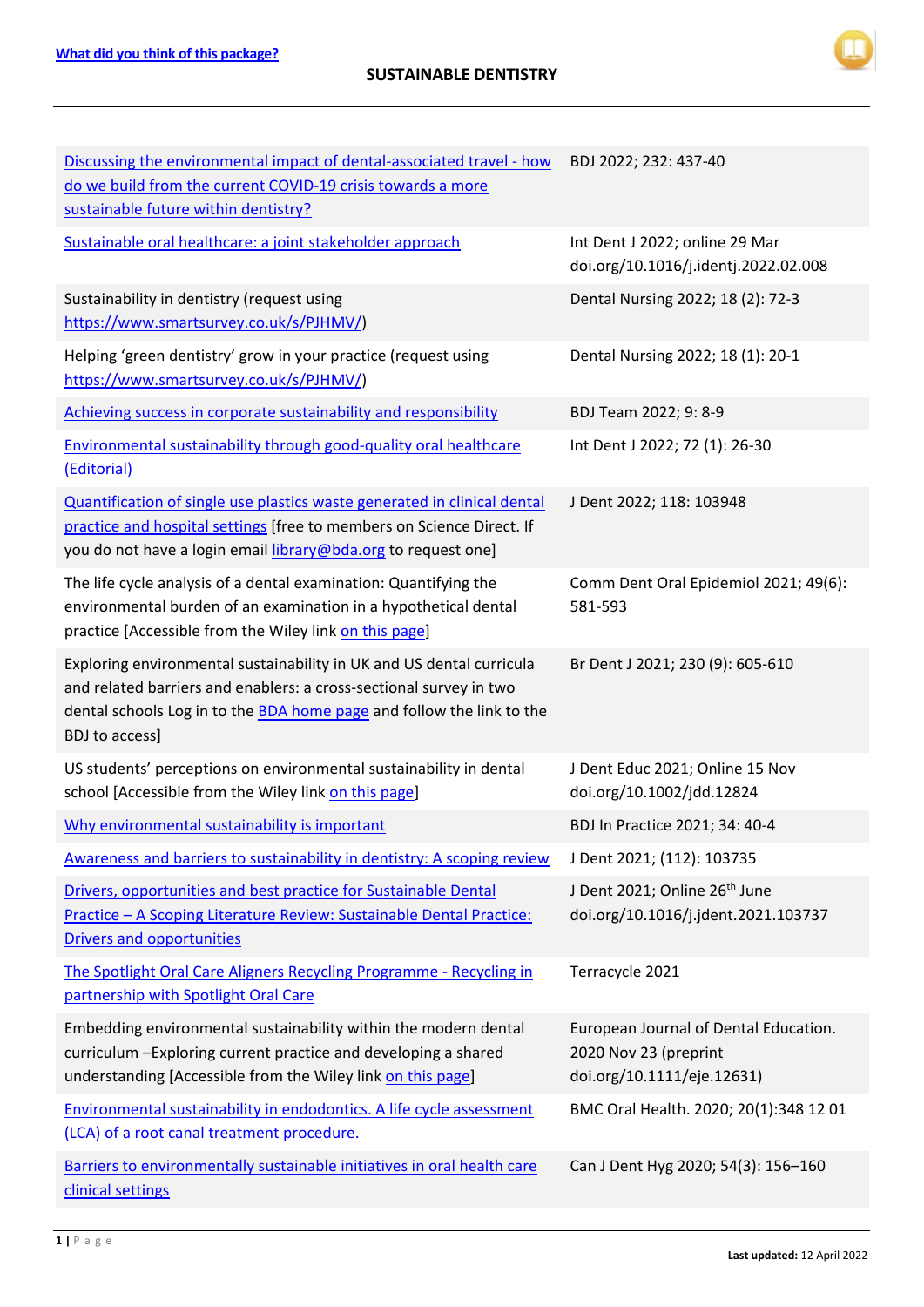

| Sustainability in dentistry: a multifaceted approach needed<br>[can be accessed on DOSS free by logging in on this page]                                                                    | J Dent Res 2020; 99(9): 998-103         |
|---------------------------------------------------------------------------------------------------------------------------------------------------------------------------------------------|-----------------------------------------|
| Save the planet - twice a day!                                                                                                                                                              | Dental Health 2020; 59 (1): 16-17       |
| Incorporating sustainability into assessment of oral health<br>interventions [Log in to the <b>BDA</b> home page and follow the link to the<br>BDJ to access]                               | Br Dent J 2020; (229): 310-14           |
| Environmental sustainability: measuring and embedding sustainable<br>practice into the dental practice<br>[Log in to the <b>BDA</b> home page and follow the link to the BDJ to access]     | Br Dent J 2019; (226): 891-896          |
| Environmental sustainability and biodiversity within the dental<br>practice [Log in to the <b>BDA</b> home page and follow the link to the BDJ<br>to access]                                | Br Dent J 2019; (226): 701-705          |
| Environmental sustainability and waste within the dental practice<br>[Log in to the BDA home page and follow the link to the BDJ to access]                                                 | Br Dent J 2019; (226): 611-616          |
| Environmentally sustainable dentistry: energy use within the dental<br>practice [Log in to the <b>BDA</b> home page and follow the link to the BDJ<br>to access]                            | Br Dent J 2019; (226): 267-373          |
| Four A's of eco-friendly dentistry                                                                                                                                                          | Braz Oral Res 2019; (33): e004.1-e004.2 |
| Environmental sustainability and travel within the dental practice                                                                                                                          |                                         |
| [Log in to the <b>BDA</b> home page and follow the link to the BDJ to access]                                                                                                               | Br Dent J 2019; (226): 525-530          |
| Environmental sustainability and procurement: purchasing products<br>for the dental setting [Log in to the <b>BDA</b> home page and follow the<br>link to the BDJ to access]                | Br Dent J 2019; (226): 453-458          |
| Environmentally sustainable dentistry: a brief introduction to<br>sustainable concepts within the dental practice [Log in to the BDA<br>home page and follow the link to the BDJ to access] | Br Dent J 2019; (226): 292-295          |
| Sustainability in Dentistry: adopted by the FDI General Assembly:<br>August 2017, Madrid [can be accessed on DOSS free by logging in on<br>this page]                                       | Int Dent J 2018; (68): 10-11            |
| The business case for sustainable dentistry                                                                                                                                                 | J Am Coll Dent 2018; 85(3): 8-14        |
| Sustainability in dentistry: construction of a new paradigm                                                                                                                                 | J Am Coll Dent 2018; 85(3): 15-20       |
| Developing sustainability in a dental practice through an action<br>research approach [Log in to the <b>BDA</b> home page and follow the link<br>to the BDJ to access]                      | Br Dent J 2018; (225): 409-412          |
| <b>Full sustainability in dentistry</b>                                                                                                                                                     | J Am Coll Dent 2018; 85(3): 23-26       |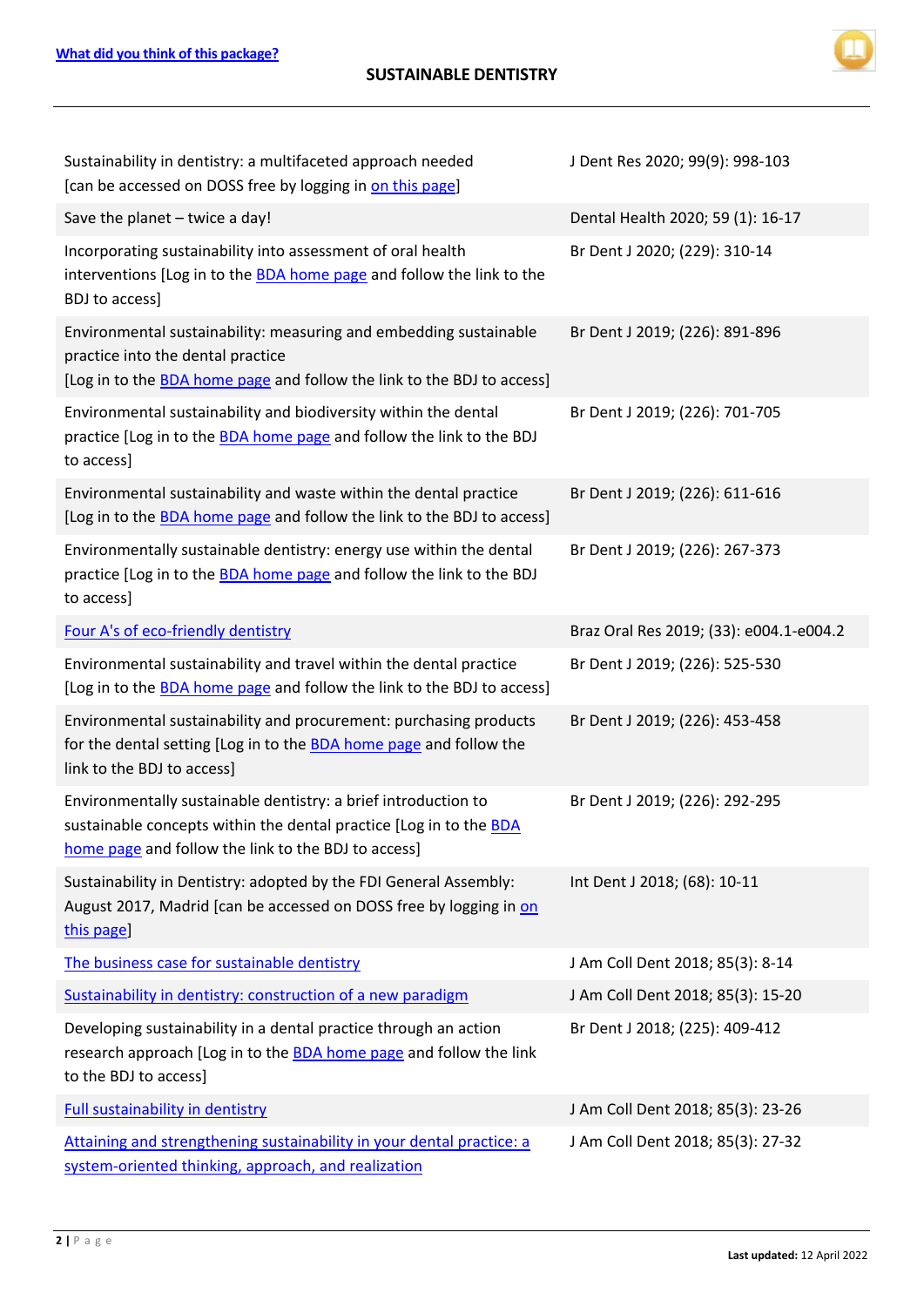

| Aligning values and business strategy to achieve organizational<br>change: using the five Ps to embed sustainability in your dental<br>practice                                                                                  | J Am Coll Dent 2018; 85(3): 33-37                                           |
|----------------------------------------------------------------------------------------------------------------------------------------------------------------------------------------------------------------------------------|-----------------------------------------------------------------------------|
| The environmental impact of dental amalgam and resin-based<br>composite materials [Log in to the BDA home page and follow the link<br>to the BDJ to access]                                                                      | Br Dent J 2018; (224): 542-548                                              |
| An estimated carbon footprint of NHS primary dental care within<br>England. How can dentistry be more environmentally sustainable?<br>[Log in to the <b>BDA</b> home page and follow the link to the BDJ to access]              | Br Dent J 2017; (223): 589-591                                              |
| Sustainability in orthodontics: what can we do to save our planet?                                                                                                                                                               | Dent Press Orthod J 2017; (22): 113-117                                     |
| Sustainability in dentistry                                                                                                                                                                                                      | FDI World Dental Federation 2017;<br>published online at fdiworlddental.org |
| Green dentistry: the art and science of sustainable practice [Log in to<br>the <b>BDA</b> home page and follow the link to the BDJ to access]                                                                                    | Br Dent J 2017; (222): 954-961                                              |
| Ethics case: Are physicians obliged to lead environmental<br>sustainability efforts in health care organizations?                                                                                                                | AMA J Ethics 2017; (19): 1164-1173                                          |
| "Let's go green to get our globe clean": green dentistry                                                                                                                                                                         | J Oper Dent Endod 2017; (2): 19-24                                          |
| Awareness of eco-friendly dentistry among dental faculty and<br>students of King Khalid University, Saudi Arabia                                                                                                                 | J Clin Diagn Res 2016; 10(10): ZC75-ZC78                                    |
| What's in a bin: a case study of dental clinical waste composition and<br>potential greenhouse gas emission savings [Log in to the BDA home<br>page and follow the link to the BDJ to access]                                    | Br Dent J 2016; (220): 61-66                                                |
| Exploring attitudes and knowledge of climate change and<br>sustainability in a dental practice: a feasibility study into resource<br>management [Log in to the <b>BDA</b> home page and follow the link to the<br>BDJ to access] | Br Dent J 2016; (220): 187-191                                              |
| Eco-friendly dentistry: a green business with teeth                                                                                                                                                                              | Int J Oral Health Med Res 2016; (3): 66-70                                  |
| Developing sustainability in a dental practice through an action<br>research approach [Log in to the <b>BDA</b> home page and follow the link<br>to the BDJ to access]                                                           | Br Dent J 2016; (225): 409-413                                              |
| Supporting change for sustainability in dentistry                                                                                                                                                                                | Visions for Sustainability 2015; (4): 5-12                                  |
| Green dentistry, a metamorphosis towards an eco-friendly dentistry: a<br>short communication                                                                                                                                     | J Clin Diagn Res 2014; (8): ZM01-ZM02                                       |
| Restorative materials and environmental pollution                                                                                                                                                                                | BDA Evidence Summary ©2013                                                  |
| Plastic waste and environmental pollution                                                                                                                                                                                        | BDA Evidence Summary ©2013                                                  |
| Eco-dentistry: the environment-friendly dentistry                                                                                                                                                                                | Saudi J Health Sci 2014; (3): 61-65                                         |
| Jordanian dentists' knowledge and implementation of eco-friendly<br>dental office strategies                                                                                                                                     | Int Dent J 2013; (63): 161-168                                              |

**3 |** Page